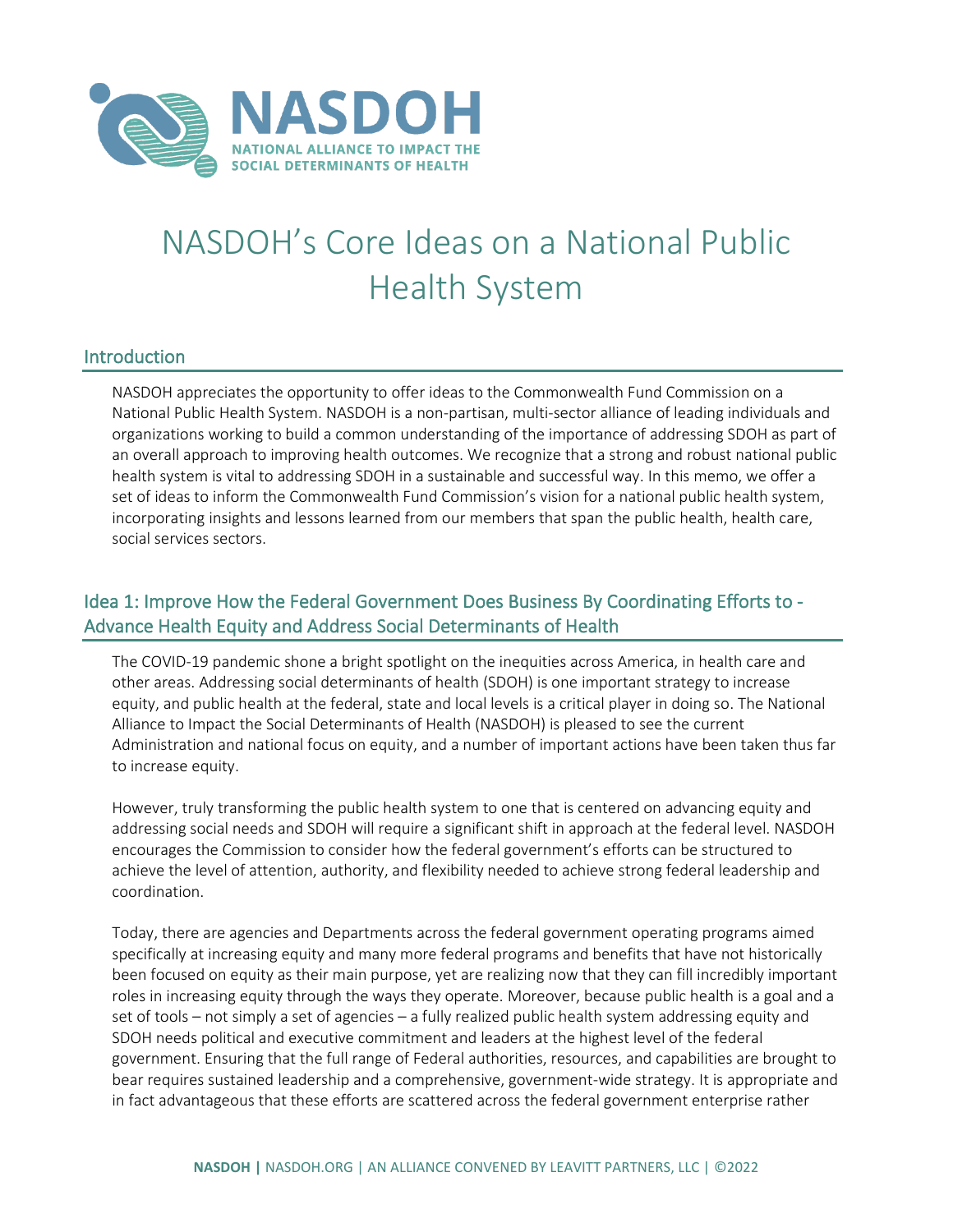than located all in the same place. Public health and equity efforts should be infused through our federal programs rather than siloed off into one specific office or set of programs.

With that said, what is strongly needed is a designated official or office, at a high level (e.g., White House or Cabinet-level) to coordinate public health and equity efforts. The importance of a lead for an all-ofgovernment approach to public health and equity was illustrated in the COVID-19 response. Though HHS (through the Assistant Secretary for Preparedness and Response and Centers for Disease Control and Prevention) had leading roles, many of the authorities and capabilities needed to accomplish response goals were outside HHS altogether. Operation Warp Speed relied on Defense authorities and capabilities; emergency response and vaccine distribution relied on the Federal Emergency Management Agency (FEMA) authorities and infrastructure; protective measures and mandates relied in part on the regulatory authority of the Occupational Safety and Health Administration (OSHA), Department of Transportation (DoT), and others; global coordination and border issues required senior engagement at the Department of State, U.S. Agency for International Development (USAID), U.S. Trade Representative (USTR), and others; and mitigation measures relied on the U.S. Department of Agriculture (USDA), the Internal Revenue Service (IRS), and others. The ability of the White House to reach into these disparate parts of the Federal system in an emergency provides a roadmap for how these capabilities can be used on a more sustained basis in pursuit of broad public health objectives. Without such an empowered person or office, decisions will continue to be made within individual programs, agencies and departments without sufficient attention to how these programs, agencies and departments can best work together and serve the needs of communities.

To be effective, this individual or office should have real decision-making and budget-related authority so that they can authoritatively operate and work with leadership across different programs, agencies and departments. Nearly every White House in recent memory has appointed officials to focus on highpriority topics, and there are lessons that can be drawn from these special advisors and "czars" about what makes for success in those positions. Leadership at the most senior level of government can build on proven models. Czars or coordinators are common in crises, but there are models of sustained attention to priority issues that might be adapted for public health. One option is to create a hybrid of the roles of the White House councils and advisors for domestic policy and national security, or positions like the US Trade Representative or Science Advisor. Key functions should include:

- Budget oversight, including a defined role in preparation of a cross-cutting review of public health funding as part of the development of the President's Budget
- The ability to convene Cabinet-level leaders to address public health, equity, and SDOH, and to prepare decision memoranda for the President and other key decision-makers.
- Development and refreshment of a broad, all-of-government Public Health Strategy, including identifying health-related or health-generating policies that can be addressed within existing authorities across government
- Clarification of the operational roles and authorities of various public health-related agencies, similar to the allocation of roles and responsibilities under Presidential Homeland Security directives.
- Establish policies and procedures that strengthen and preserve the integrity of science and data upon which public health action is based.
- Working with HHS on more strategic integration of the work of CDC, FDA, ASPR and NIH
- Analyze existing public health-related authorities across government and how they can be used to strengthen an all-of-government public health strategy, and evaluate gaps in authorities.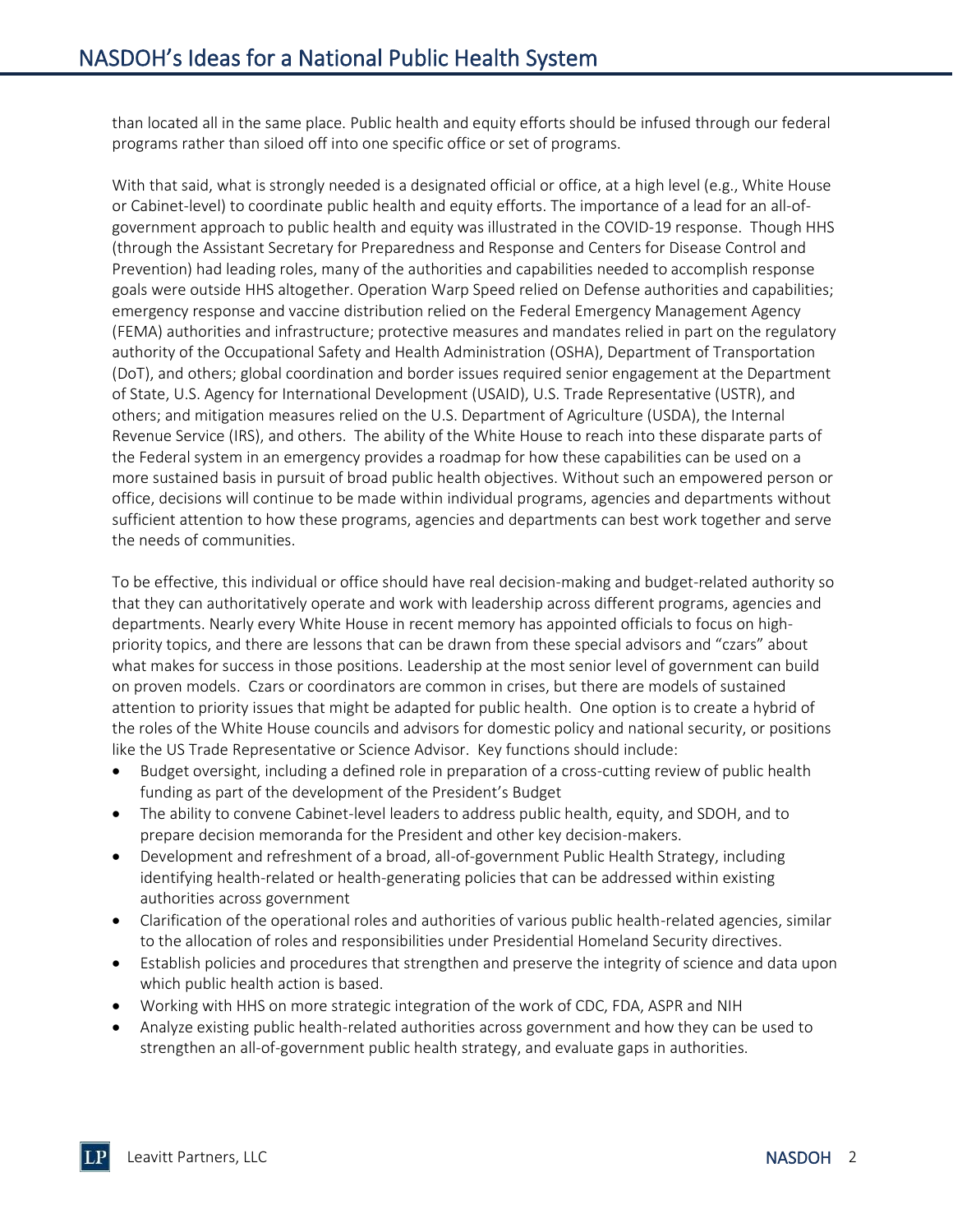• Provide a focus for coordination between the Federal government, state/local/tribal governments, and private and philanthropic organizations to better use the resources, capabilities, and authorities to achieve public health goals both in emergencies and on a sustained basis.

As noted above, administrations have the authority to designate officials and offices, so this action could be taken immediately. However, for long-term stability and consistency, Congress could enshrine this responsibility in statute.

#### Idea 2: Federal Support to States and Localities to Become Effective Public Health Systems

Public health systems in states and localities across the nation are critically important, yet have faced chronic underinvestment. The real-world impacts of this underinvestment have been made evident by the COVID-19 pandemic. Had we built strong public health capacity prior to the pandemic, we might have seen a faster and more effective response than was possible in the current reality. The pandemic also highlighted the incredible differences in public health capacity across the nation, with some areas facing far greater disadvantages than others.

The American Rescue Plan Act included timely and necessary funding for the public health operational response to COVID, and some funding for longer term improvements as well. But one- time funds will not be sufficient to fix the problems created by chronic shortages of funding. Moving forward, state and local public health agencies need sustained, sufficient, stable funding from the federal government, and also state and local commitment. Funds should continue to support crucial research on behavior interventions, disease and prevention, and skills and resources to manage infectious disease. Importantly, additional funding should be directed to improve data infrastructure and be allocated to drive public health social determinants of health (SDOH) activity nationally and foster local SDOH initiatives.

One important tool is funding from Congress, ideally in the form of mandatory funding to public health such as the funding proposed in Public Health Infrastructure Saves Lives Act (S.674), which would provide \$4.5 billion in annual mandatory funding to support core public health functions in health departments. The bill also provides funding to develop and implement a public health accreditation program to ensure that health departments are meeting quality standards.

Another way the federal government can support state and local public health departments is by promoting flexibility and innovation across federal departments and agencies – notably those other than the U.S. Department of Health and Human Services (HHS) – to address SDOH effectively. These include building in flexibility to allow funds from different federal funding streams to be used together to address the social and economic conditions that can improve health and well-being.

One opportunity would be to develop a federal initiative that would allow program funds from federal departments with SDOH programs (e.g., HUD, USDA, and HHS) to be pooled together to address SDOH a build a stronger public health system. More can be done at the federal level to promote greater standardization of eligibility for social services and income support programs. While many of the programs are administered at the state level, federal efforts can support states in smoothing eligibility processes, income criteria, and methodology; over time, these efforts could support effective administration and evaluation of these distributed programs.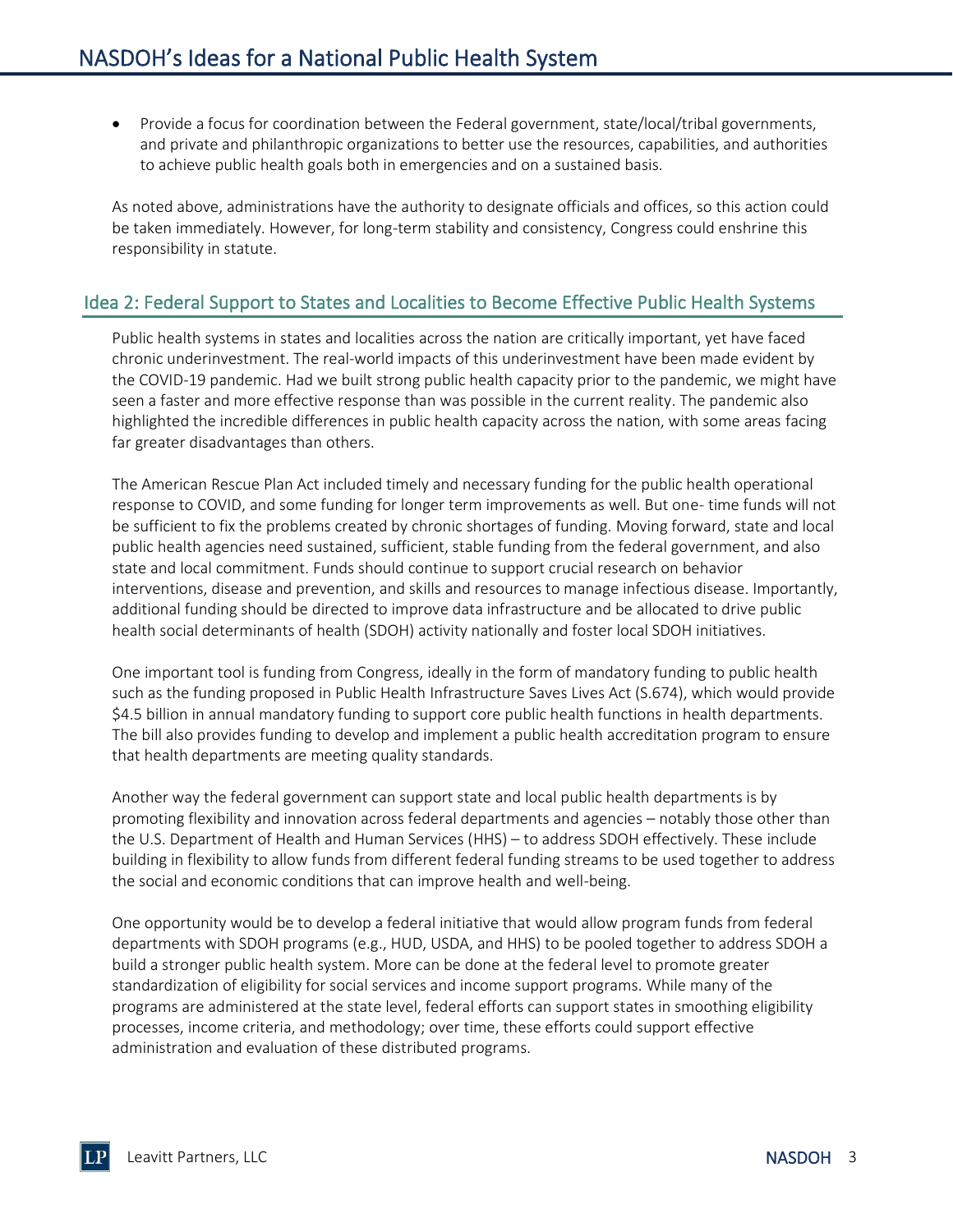Another opportunity would be to extend waivers and flexibilities made available during the COVID-19 pandemic. The pandemic suggests that waivers and program flexibilities, applied appropriately, can help overcome some of the limitations of federal health and social services programs that persist even when we are not in a national pandemic. However, it is important that the appropriate mechanisms for extending flexibilities are considered, guardrails are upheld to maintain the goals of the various programs, coordination is promoted across agencies and departments, and federal decision-makers balance effectiveness of flexibilities with accountability.

Building a robust public health system that empowers states and localities requires complex and thoughtful engagement across sectors. NASDOH calls on the Commission to consider the role of federal stakeholders to support these efforts by creating efficiencies across their own programs and facilitating the use of public financing in tandem with private funds for broader impact. This cannot replace broader government efforts to address SDOH upstream, but it has the potential to complement and amplify the effects.

## Idea 3: Leveraging the Health Care System by Connecting Health Care and Public Health via Infrastructure and Data Interoperability

NASDOH recognizes that robust data systems play an important role in building a strong national public health system. While health care has the resources and capacities to develop modern and sophisticated data systems, public health has tended to lag behind without sufficient capacities. NASDOH urges the Commission to promote data modernization and interoperability across public health, health care, and social service providers as a key component to a national public health system. Strengthening public health and social care data systems can enable the collection, management and storage of information on individual and community level social needs data. This data is valuable to design and evaluate more effective public health programs and interventions which can effectively address social needs and SDOH.

As we saw with the onset of COVID-19, the public health data systems in many states and localities were poorly equipped to capture and transmit basic information essential to surveil and manage the accelerating pandemic. Even fewer public health data systems were able to collect and use data on social risk and social needs, which limited their ability to fully capture and respond to inequities and deploy essential interventions to support individuals in the community, or coordinate between essential partners in the community, including health care and social services. But these capacities would have extended important advantages; for example, connecting individuals to essential social supports needed to quarantine could have slowed or stopped transmission, and connecting essential sectors like public health, health care, and social care organizations would have helped cross sector partnerships to develop shared solutions to meet community needs. Data on social needs and circumstances continues to be important to identifying priority populations for vaccination outreach, along with connections to social service providers that may be important partners in vaccinating hard to reach populations.

NASDOH encourages the Commission to consider ways in which federal and state governments can promote investment in public health data systems that allows for planning for a community's needs and reaching particularly vulnerable and underserved populations. Building functionality that facilitates crosssector partnerships and bi-directional data sharing is a critical factor to consider in modernizing public health and social care data systems. NASDOH believes that this data will enable state and local public health authorities to better understand the social needs of individuals in their communities and the social risk factors facing the community as a whole. With this information, public health, health care, and social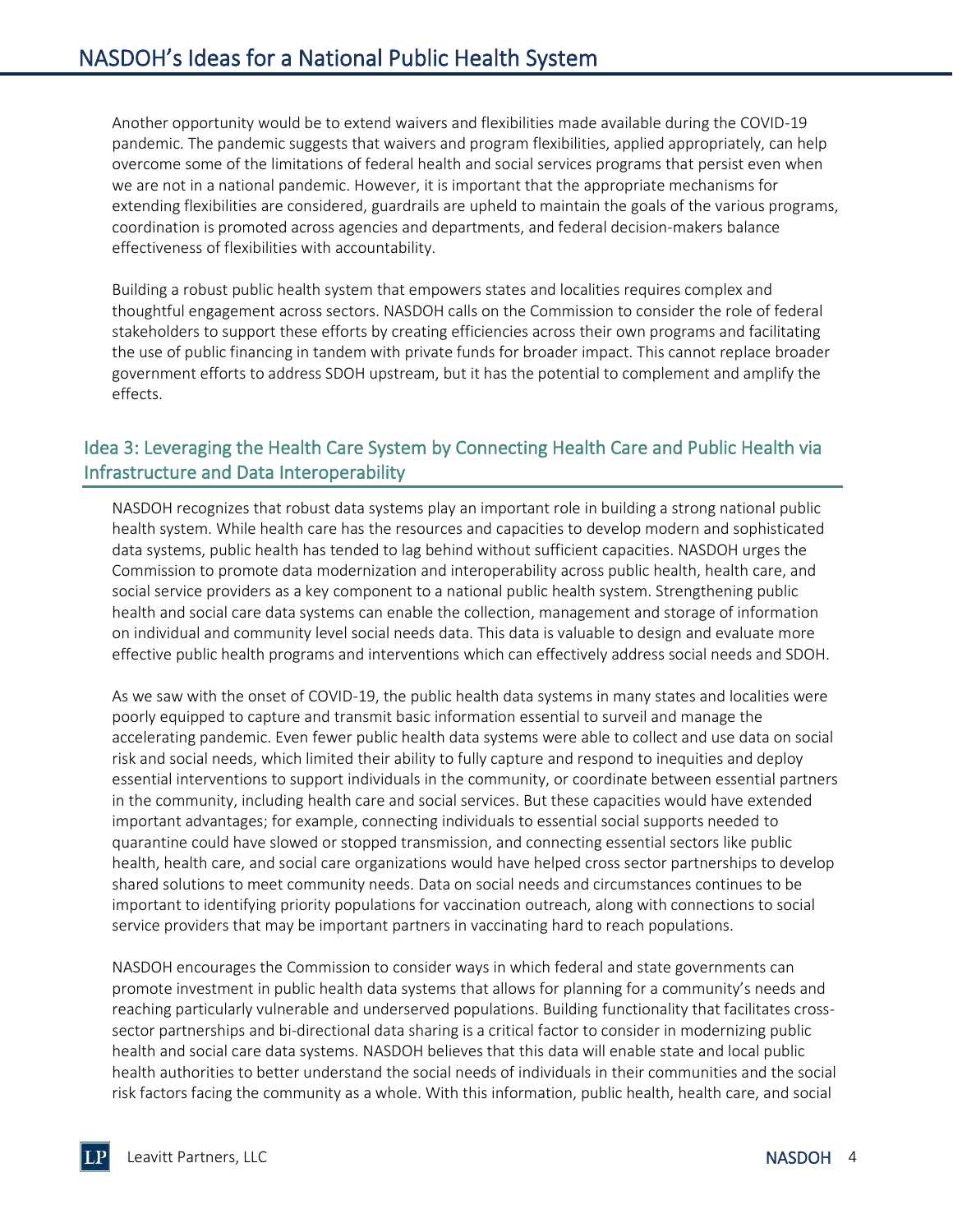care sectors can work together to improve program design and outreach to address individuals' and communities' full needs to support well-being.

NASDOH also recognizes the fragmentation in data systems that has resulted not only from the decentralized health care system, but also from our Federalist model of public health. As the COVID public health emergency declaration expires, the nation will revert to a system in which federal health officials have only limited ability to provide for a rapid, comprehensive, integrated flow of data for even the most critical public health surveillance. NASDOH supports efforts to establish stronger federal authority and leadership to work with state and local health departments, such as new legislative authorities, greater use of conditions of funding, or use of other relevant existing federal authorities.

### Idea 4: Promoting Multi-Sector Partnerships and Building Trust in Communities

A critical component for a national public health system that advances health equity is a collective, multisectoral effort aimed at addressing social needs. A national public health system that promotes the health and well-being of all individuals and invests in preventive services must consider all factors outside of the clinic that affect individual, community, and population health – broadly referred to as the social determinants of health (SDOH). Individual sectors have been deploying their own resources to address SDOH and social need. These efforts may chip away at the edges of larger structural issues, but to build a robust national public health system, contributions from a broader swath of community players will be needed. Addressing SDOH demands greater collaboration and innovation among sectors and public and private stakeholders. This can only be accomplished through multi-sectoral collaboration, in which stakeholders bring their individual assets to the table and build solutions to impact SDOH together.

Partnerships between public health, health care, and social service organizations are imperative, as is engagement with community stakeholders. Strong public health agencies can be effective convenors and connectors to build systems that link patients to social services while also addressing community-wide capacity, planning, and policy. The public health sector can assist in addressing SDOH and social need by building backbone infrastructure in the community to facilitate SDOH-related efforts to develop shared solutions and unified plans that address social needs and SDOH. The public health sector brings to the table expertise on risk assessment and planning, which can be instrumental in addressing social needs, particularly in times of emergency, and improving resilience in the long term. Further, public health can work across multiple levels of government to coordinate a complete response to social needs, better integrate public services around SDOH, and connect individuals in need with available services.

Collaborative approaches, including multi-sectoral partnerships, have the potential to create shared incentives and drive coordinated SDOH investment. In these partnerships, the diverse sectors that impact or are impacted by SDOH collaborate and coordinate to influence the broad and interconnected array of factors that influence health. For example, the business/employer sector, which relies on a healthy and productive workforce, could be involved with the housing, transportation, education, health care, and other sectors in a multi-sectoral collaborative to address the social and economic conditions in a community. Achieving meaningful collaboration from these sectors can be challenging due to differing objectives, empowerment, and perspectives, and requires addressing both financing and governance issues. Since health care organizations not only stand to benefit from these investments, but also have important connections to individuals and families that are the focus of many SDOH interventions, they often play an important role both in building and funding partnerships.